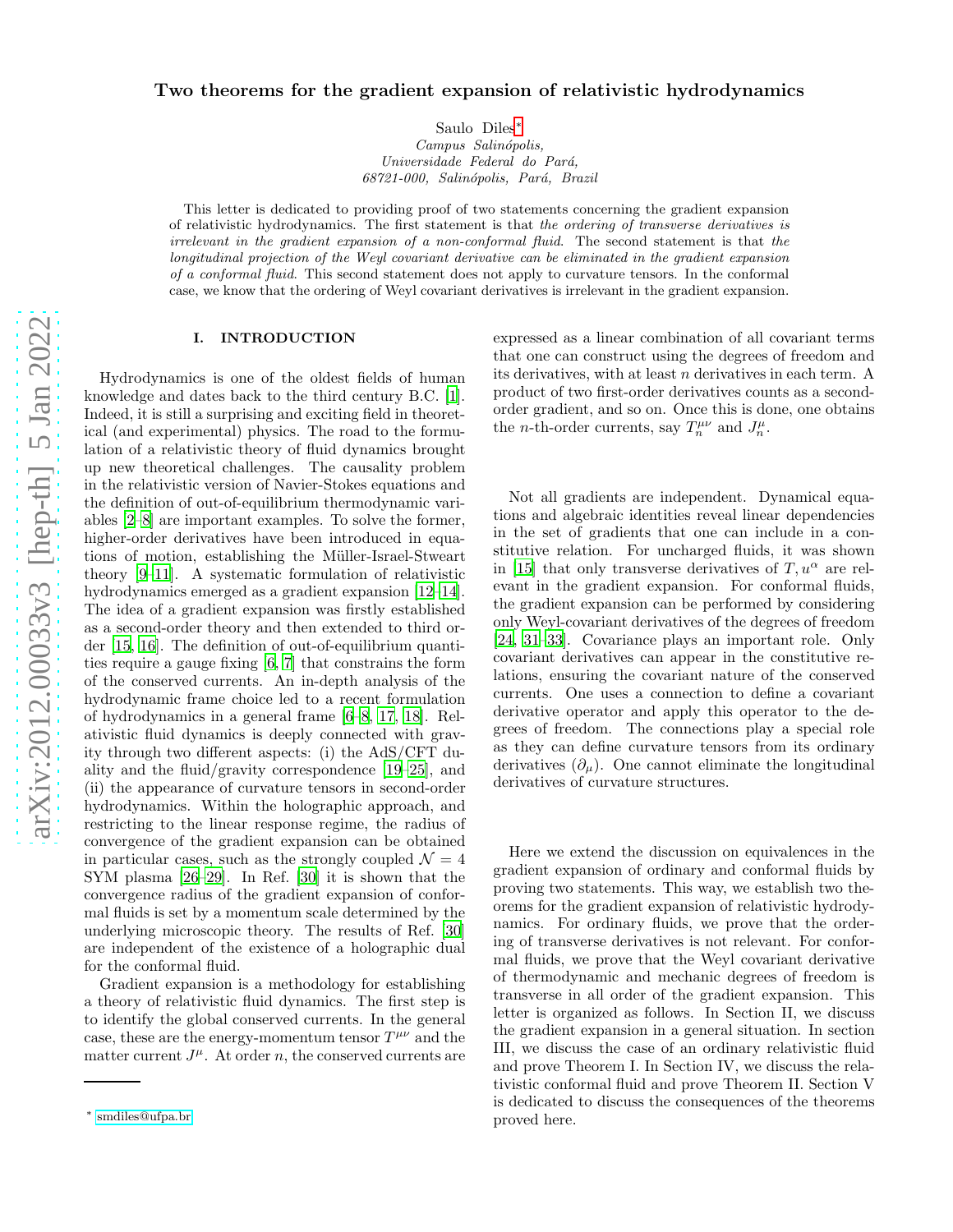## II. THE GRADIENT EXPANSION

The idea of gradient expansion is that the energymomentum tensor and the matter current are given by a series expansion governed by the number of space-time derivatives acting on fundamental degrees of freedom. The ideal fluid establishes the zeroth-order theory:

$$
T_0^{\mu\nu} = \epsilon u^{\mu} u^{\nu} + p \Delta^{\mu\nu}, \quad J_0^{\mu} = n u^{\mu}.
$$
 (1)

In the above expression, we consider a mostly plus metric signature and use the transverse projector defined by  $\Delta^{\mu\nu} = g^{\mu\nu} + u^{\mu}u^{\nu}$ . We then proceed by adding corrections to the ideal fluid constitutive relations. These corrections should be obtained by differentiating the fundamental degrees of freedom. As fundamental degrees of freedom, we consider the minimal set of independent functions featuring the fluid dynamics. For a fluid with one conserved charge, one can take  $\{T, n, u^{\alpha}, g_{\mu\nu}\}\)$  as the fundamental degrees of freedom. The corrections we can include should preserve the covariance of the equations of motion. Thus,  $T^{\mu\nu}$  corrections are restricted to covariant symmetric rank-2 tensors, while the corrections to  $J^{\mu}$  are restricted to covariant vectors. The large-scale symmetries of the system define covariance. Here we discuss two specific cases: the non-conformal relativistic fluid and the conformal relativistic fluid. Covariance also defines the equations of motion since the divergence-less of  $T^{\mu\nu}$  and  $J^{\mu}$  are defined by the appropriate covariant derivative.

The derivative order in each term is given by the total number of actions of the partial derivative, whether they act successively on the same function or separately on different functions. At each order, we must look for all the different covariant structures that can be built. One general way to do that is proposed in Ref. [\[15\]](#page-5-5) for nonconformal fluids and extended in Ref. [\[16\]](#page-5-6) for conformal fluids. Following such a procedure, we find an extensive list containing all the possible covariant terms at each order. The n-th order correction in the gradient expansion is the linear combination of all order  $n$  terms in the list. Each coefficient in the linear combination defines one transport coefficient. However, additional ingredients restrict this long list. The first ingredient is that defining non-equilibrium quantities requires gauge fixing, which strongly constrains the list of allowed corrections. We assume that a gauge choice is fixed from the beginning. The second ingredient concerns the algebraic equations relating gradients that are distinct a priori. These equations include the zeroth-order equations of motion of the fluid and all the algebraic and geometric tensorial identities. Thus, one starts with the complete list of gradients allowed by the gauge fixing. For each additional equation relating two gradients, it is possible to replace one with the other and re-define the set of transport coefficients (see Ref. [\[34\]](#page-5-19)). Additional constraints on the transport coefficients arise when one imposes the second law of thermodynamics by constructing an entropy current. In this case, the constraints are not expressed as the vanishing of linear combinations of the transport coefficients,

and they do not generate equivalences. For example, at first order, the positive divergence of the entropy current requires that  $\zeta$  and  $\eta$  are positive. More details concerning this discussion can be found in Refs. [\[35](#page-5-20)[–39](#page-5-21)] and references therein.

For ordinary fluids, it has been shown in Ref. [\[15](#page-5-5)] that the longitudinal projection of the gradients (curvature not included) is equivalent to a transverse derivative of a different degree of freedom. For this reason, in Ref. [\[15](#page-5-5)] the list of corrections to the energy-momentum tensor contains only transverse gradients of  $\ln s$ ,  $u^{\mu}$ . Here we extend this result by proving that the ordering of the transverse derivatives is irrelevant in the gradient expansion. For conformal fluids, a deep discussion on equivalences of the high order corrections is performed in Ref. [\[32\]](#page-5-22), where the Weyl covariant derivative is established in the context of fluid dynamics. Here we prove that the longitudinal projections of the Weyl covariant derivative can be eliminated from the gradient expansion of a conformal fluid. This second theorem narrows the connections between non-conformal and conformal relativistic fluids.

# III. THE NON-CONFORMAL CASE:  $\nabla_{\perp\mu}\nabla_{\perp\nu}\simeq\nabla_{\perp\nu}\nabla_{\perp\mu}$

One convenient way to build the gradient expansion of an uncharged fluid is using only transverse covariant derivatives of temperature (or entropy) and velocity. Longitudinal gradients of such quantities are eliminated using the equations of motion. In the case of charged fluids, this extends to the concentration gradients. In addition to these mechanic and thermodynamic gradients, we also consider corrections in the geometry using metric derivatives. For a torsion-free space-time, the covariant derivative of the metric vanishes, and covariant tensors involving metric derivatives come exclusively from the Riemann tensor.

Curvature tensors play a different role in gradient expansion. They arise from the commutation of covariant derivatives and are expressed in terms of connections. For a non-conformal system, the Riemann tensor and its contractions are the only curvature structures. In the gradient expansion of ordinary fluids, one cannot eliminate the longitudinal derivatives of the Riemann tensor. The inclusion of the Riemann tensor and their covariant derivatives in the gradient expansion makes irrelevant the order of the transverse derivatives of the other degrees of freedom.

We assume that the gradient expansion of an ordinary fluid contains all the transverse gradients of  $T, n, u^{\mu}$  and the covariant derivatives of the Riemann tensor  $R_{\mu\nu}^{\alpha}{}_{\beta}$ . In the case that one algebraic identity relates two or more of the referred tensors, say  $\alpha T^{I}(\partial^{n}) + \beta F^{I}(\partial^{n}) = 0$ , one imposes that they are equivalent in the gradient expansion and write  $T^I \simeq F^I$ . Each equivalence allows removing one of the equivalent tensors from the gradient expansion. In this case, we say that this removed tensor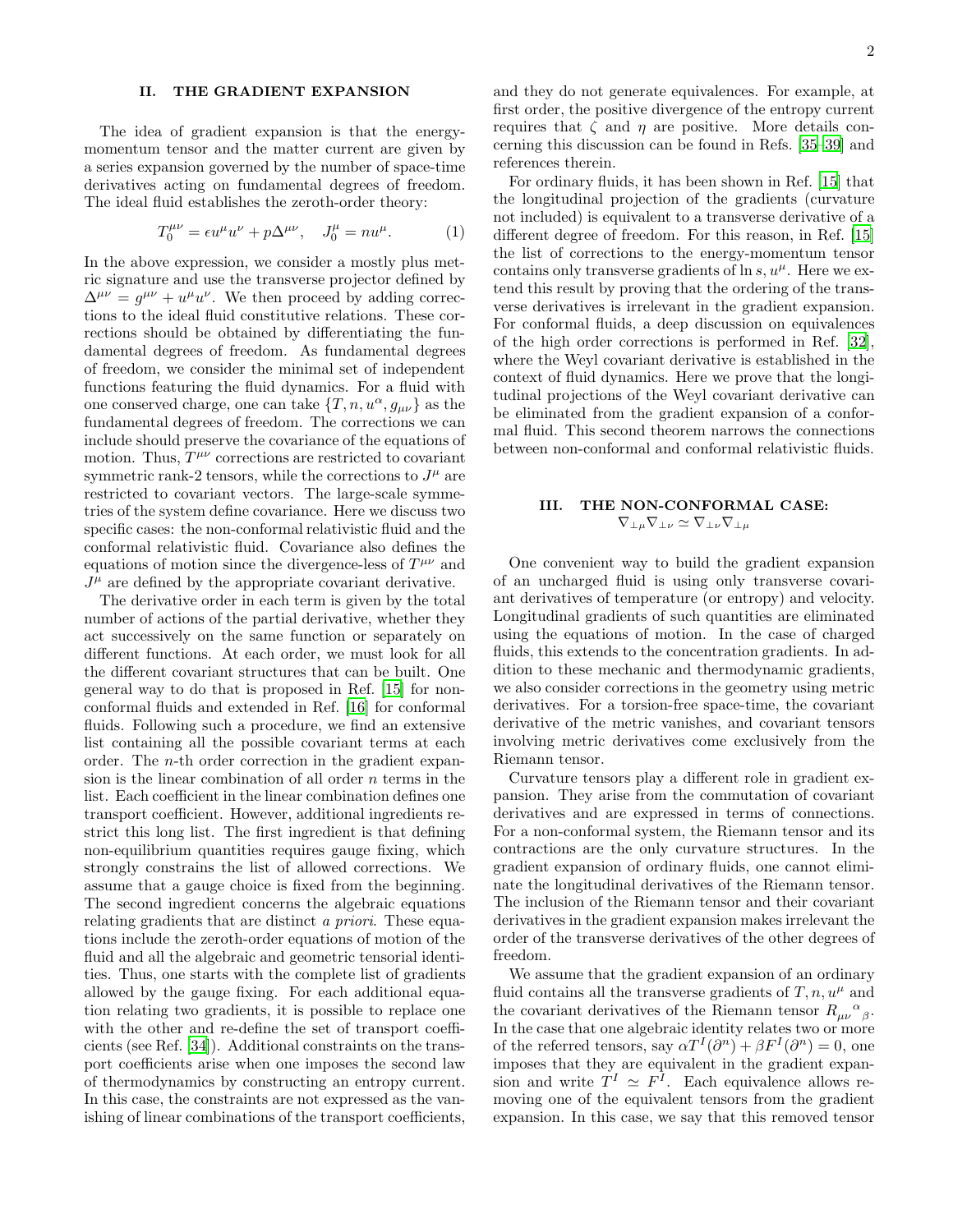is redundant and write  $T^I \simeq 0$  if we choose  $T^I$  to remove. To prove the irrelevance in the ordering of transverse derivatives, we first prove the Lemma below.

**Lemma 1:** For any equilibrium observable  $\phi$ , if the longitudinal projection of the first-order derivative is redundant,  $u^{\alpha} \nabla_{\alpha} \phi \simeq 0$ , then the second-order longitudinal derivative is also redundant:  $u^{\mu} \nabla_{\mu} (u^{\alpha} \nabla_{\alpha} \phi) \simeq 0.$ 

Proof: The equations of motion of the ideal charged fluid are [\[34](#page-5-19), [40](#page-5-23)]

$$
u^{\alpha}\nabla_{\alpha}\ln s = -\nabla_{\perp\alpha}u^{\alpha},\tag{2}
$$

$$
u^{\alpha}\nabla_{\alpha}u^{\mu} = -\frac{1}{sT + \mu n}\nabla_{\perp}^{\ \mu}p,\tag{3}
$$

$$
u^{\alpha} \nabla_{\alpha} \ln n = -\nabla_{\perp \alpha} u^{\alpha}.
$$
 (4)

The transverse gradient is defined as  $\nabla_{\perp \alpha} = \Delta_{\alpha}^{\ \beta} \nabla_{\beta}$ . For simplicity, write the right-hand side of eq. [\(3\)](#page-2-0) in terms of pressure gradients. For scalar degrees of freedom we have that  $D\phi_{\text{scalar}} = -\nabla_{\perp \alpha} u^{\alpha} \simeq 0$ , where  $D \equiv u^{\alpha} \nabla_{\alpha}$ defines the longitudinal derivative. For the second-order longitudinal derivative, one has

$$
D(D\phi_{\text{scalar}}) = -D(\nabla_{\perp\mu}u^{\mu})
$$
  
=  $-u^{\alpha}\nabla_{\alpha}(\nabla_{\mu}u^{\mu}) \simeq u^{\alpha}\nabla_{\mu}\nabla_{\alpha}u^{\mu}$   
=  $-(\nabla_{\mu}u_{\alpha})\nabla^{\alpha}u^{\mu} + \nabla_{\mu}(Du^{\mu}).$  (5)

The first term is transverse and the second term requires more attention. We have from eq. [\(3\)](#page-2-0) that  $\nabla_{\mu}(Du^{\mu}) \simeq$  $\nabla_{\mu}(\nabla_{\mu}^{\mu}p)$ . However, the divergence of a transverse gradient is also transverse:

$$
\nabla_{\mu}(\nabla_{\perp}^{\ \mu}p) = \nabla_{\mu}\nabla^{\mu}p + (\nabla_{\mu}u^{\mu})Dp + u_{\mu}(\nabla^{\mu}u^{\alpha})\nabla_{\alpha}p + u^{\mu}u^{\alpha}\nabla_{\mu}\nabla_{\alpha}p.
$$
 (6)

The second term in the above equation is transverse and the third therm is redundant: it is equivalent to  $\nabla^{\mu}_{\perp} p \nabla_{\perp \mu} p$ . The first and the last terms combine into a transverse Laplacian and we have

$$
\nabla_{\mu}(\nabla_{\perp}^{\ \mu}p) \simeq \nabla_{\perp\mu}\nabla_{\perp}^{\ \mu}p \simeq 0. \tag{7}
$$

Consequently,

$$
D(D\phi_{\text{scalar}}) \simeq 0. \tag{8}
$$

For the velocity field, we have that

$$
D(Du^{\mu}) \simeq u^{\alpha} \nabla_{\alpha} (\nabla_{\perp}^{\mu} p)
$$
  
\n
$$
\simeq u^{\alpha} \nabla_{\alpha} (\nabla^{\mu} p) + u^{\mu} u^{\alpha} D(\nabla_{\alpha} p)
$$
  
\n
$$
= \nabla^{\mu} (Dp) - (\nabla^{\mu} u^{\alpha}) \nabla_{\alpha} p
$$
  
\n
$$
+ u^{\mu} D(Dp) - u^{\mu} (Du^{\alpha}) \nabla_{\alpha} p
$$
  
\n
$$
\simeq \nabla^{\mu} (Dp) + u^{\mu} D(Dp) = \nabla^{\mu}_{\perp} (Dp)
$$
  
\n
$$
\simeq \nabla^{\mu}_{\perp} (\nabla_{\perp \alpha} u^{\alpha}) \simeq 0.
$$
 (9)

The equivalence in the first line comes only from eliminating products of first-order gradients, whereas in the last line eqs. [\(2\)](#page-2-1) and [\(4\)](#page-2-2) were also used.

Theorem 1: The ordering of transverse derivatives is irrelevant in the gradient expansion of a non-conformal relativistic fluid. For any equilibrium observable  $\phi$  we have that  $\nabla_{\perp\mu}\nabla_{\perp\nu}\phi \simeq \nabla_{\perp\nu}\nabla_{\perp\mu}\phi$ .

Proof: To show that the ordering of transverse derivatives is irrelevant, we compute the commutator of two transverse derivatives acting on an arbitrary degree of freedom. Let  $\phi$  be T, n or  $u^{\alpha}$ , so that  $\phi$  satisfies  $u^{\mu} \nabla_{\mu} \phi \simeq$ 0. Then, one can compute the commutator  $[\nabla_{\perp \mu}, \nabla_{\perp \nu}]\phi$ :

<span id="page-2-1"></span><span id="page-2-0"></span>
$$
[\nabla_{\perp\mu}, \nabla_{\perp\nu}]\phi = \Delta_{\mu}^{\ \alpha} \nabla_{\alpha} (\Delta_{\nu}^{\ \beta} \nabla_{\beta} \phi) - \Delta_{\nu}^{\ \alpha} \nabla_{\alpha} (\Delta_{\mu}^{\ \beta} \nabla_{\beta} \phi)
$$
  
\n
$$
= [\nabla_{\mu}, \nabla_{\nu}]\phi + u_{\mu} u^{\alpha} \nabla_{\alpha} (\nabla_{\nu} \phi + u_{\nu} u^{\beta} \nabla_{\beta} \phi)
$$
  
\n
$$
- u_{\nu} u^{\alpha} \nabla_{\alpha} (\nabla_{\mu} \phi + u_{\mu} u^{\beta} \nabla_{\beta} \phi)
$$
 (10)

<span id="page-2-2"></span>The first term in the above equation is a commutator of covariant derivatives and is given by a linear combination of contractions with the Riemann tensor. Since all the Riemann tensors and their contractions are already included in the gradient expansion, one has that  $[\nabla_{\mu}, \nabla_{\nu}] \phi \simeq 0$ . This leads to

$$
[\nabla_{\perp\mu}, \nabla_{\perp\nu}]\phi \simeq u_{\mu}u^{\alpha}\nabla_{\alpha}(\nabla_{\nu}\phi + u_{\nu}u^{\beta}\nabla_{\beta}\phi) \n- u_{\nu}u^{\alpha}\nabla_{\alpha}(\nabla_{\mu}\phi + u_{\mu}u^{\beta}\nabla_{\beta}\phi) \n= u_{\mu}u^{\alpha}\nabla_{\alpha}\nabla_{\nu}\phi + u_{\mu}u_{\nu}u^{\alpha}u^{\beta}\nabla_{\alpha}\nabla_{\beta}\phi \n+ u_{\mu}u^{\alpha}u^{\beta}(\nabla_{\alpha}u_{\nu})\nabla_{\beta}\phi + u_{\mu}u_{\nu}u^{\alpha}(\nabla_{\alpha}u^{\beta})\nabla_{\beta}\phi \n- u_{\nu}u^{\beta}\nabla_{\beta}\nabla_{\mu}\phi - u_{\nu}u_{\mu}u^{\beta}u^{\alpha}\nabla_{\beta}\nabla_{\alpha}\phi \n- u_{\nu}u_{\mu}u^{\beta}(\nabla_{\beta}u^{\alpha})\nabla_{\alpha}\phi - u_{\nu}u^{\beta}u^{\alpha}(\nabla_{\beta}u_{\mu})\nabla_{\alpha}\phi \n= u_{\mu}u^{\alpha}\nabla_{\alpha}\nabla_{\nu}\phi + u_{\mu}u^{\alpha}u^{\beta}(\nabla_{\alpha}u_{\nu})\nabla_{\beta}\phi \n+ u_{\mu}u_{\nu}u^{\alpha}(\nabla_{\alpha}u^{\beta})\nabla_{\beta}\phi \n- u_{\nu}u^{\beta}\nabla_{\beta}\nabla_{\mu}\phi - u_{\nu}u_{\mu}u^{\beta}(\nabla_{\beta}u^{\alpha})\nabla_{\alpha}\phi \n- u_{\nu}u^{\beta}u^{\alpha}(\nabla_{\beta}u_{\mu})\nabla_{\alpha}\phi.
$$
\n(11)

<span id="page-2-3"></span>In the last line, it was used the fact that  $u^{\alpha}u^{\beta}$  $= 0.$  We proceed by analyzing the remaining terms. The second and the sixth terms are of the same kind, so we discuss explicitly only the second one. We have that  $u_{\mu}u^{\alpha}u^{\beta}(\nabla_{\alpha}u_{\nu})\nabla_{\beta}\phi = u_{\mu}(u^{\alpha}\nabla_{\alpha}u_{\nu})u^{\beta}\nabla_{\beta}\phi \quad \simeq \quad 0,$ since the longitudinal derivatives can be eliminated. The third and the fifth terms are also of the same kind and we discuss explicitly the third one. We notice first that  $(\nabla_{\alpha}u^{\beta})\nabla_{\beta}\phi = (\nabla_{\alpha}u^{\beta})\nabla_{\perp\beta}\phi$  as a consequence of  $u_{\beta}u^{\beta} = -1$ . Then we have that  $u_{\mu}u_{\nu}u^{\alpha}(\nabla_{\alpha}u^{\beta})\nabla_{\beta}\phi = u_{\mu}u_{\nu}(u^{\alpha}\nabla_{\alpha}u^{\beta})\nabla_{\perp\beta}\phi.$  Nevertheless the longitudinal derivatives of the velocity can be replaced by transverse derivatives. Thus, this term is equivalent to one involving only transverse gradients already in the list. We have that  $u_{\mu}u_{\nu}u^{\alpha}(\nabla_{\alpha}u^{\beta})\nabla_{\beta}\phi \simeq 0.$ 

We remain with the first and fourth terms in eq.  $(11)$ , obtaining

$$
[\nabla_{\perp\mu}, \nabla_{\perp\nu}]\phi \simeq u_{\mu}u^{\alpha}\nabla_{\alpha}\nabla_{\nu}\phi - u_{\nu}u^{\beta}\nabla_{\beta}\nabla_{\mu}\phi. \qquad (12)
$$

The two terms are of the same kind, differing by index commutation. Thus we analyze the first one explicitly.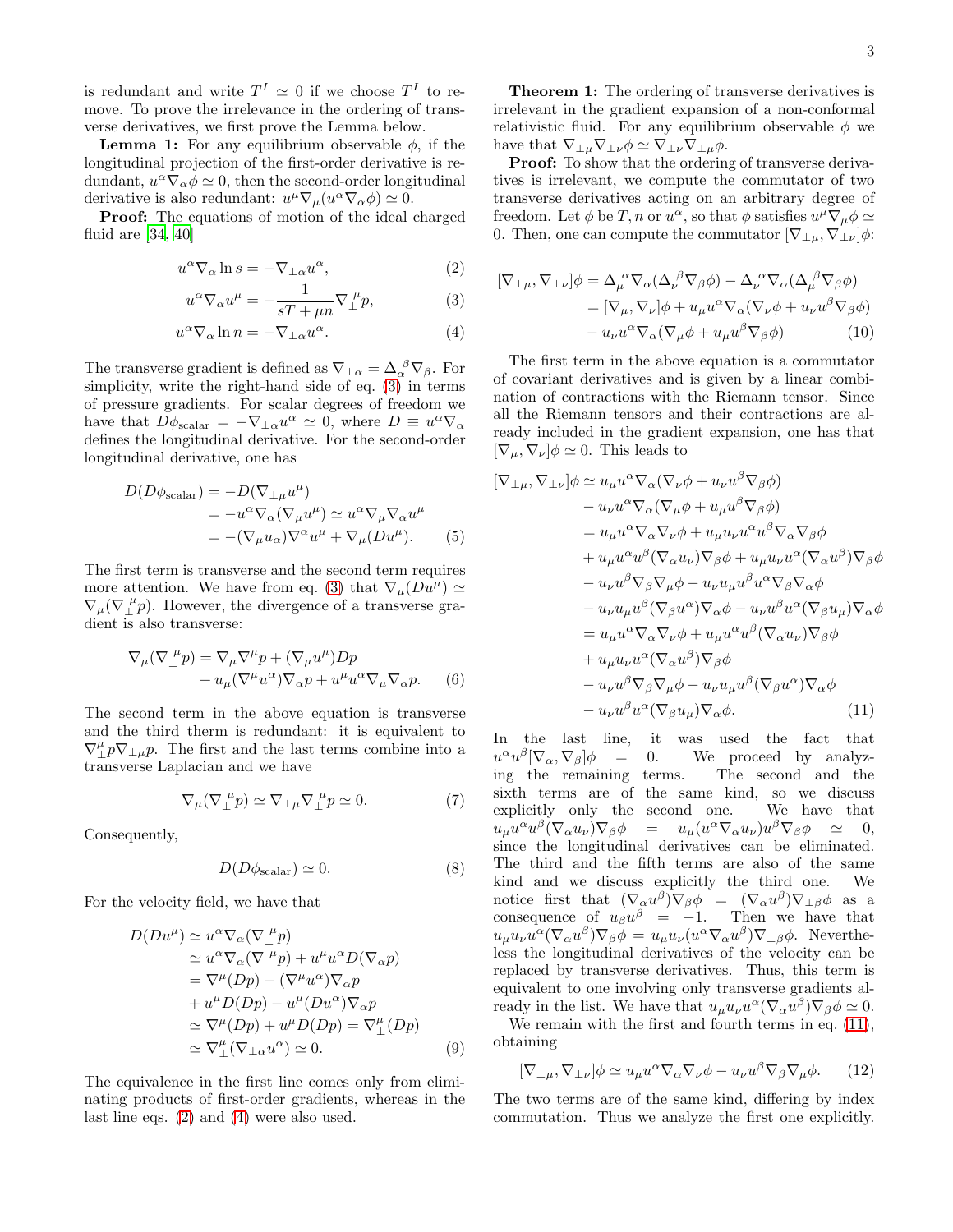At this stage, it is convenient to change the ordering of covariant derivatives, yielding

$$
[\nabla_{\perp\mu}, \nabla_{\perp\nu}]\phi \simeq u_{\mu}u^{\alpha}\nabla_{\nu}\nabla_{\alpha}\phi - u_{\nu}u^{\beta}\nabla_{\mu}\nabla_{\beta}\phi. \qquad (13)
$$

Finaly, we use that as  $u^{\alpha}\nabla_{\alpha}\phi \simeq 0$  then  $\nabla_{\alpha}\phi \simeq \nabla_{\perp \alpha}\phi$ . From Lemma 1, we have that  $\nabla_{\nu}(\nabla_{\alpha}\phi) \simeq \nabla_{\nu}(\nabla_{\perp\alpha}\phi)$ . We can now differentiate the equality  $u^{\alpha}\nabla_{\perp\alpha}\phi = 0$ , obtaining

$$
u^{\alpha}\nabla_{\nu}(\nabla_{\perp\alpha}\phi) \simeq -(\nabla_{\perp\nu}u^{\alpha})\nabla_{\perp\alpha}\phi \simeq 0. \qquad (14)
$$

Using the above equation we can conclude that  $u_{\mu}u^{\alpha}\nabla_{\nu}\nabla_{\alpha}\phi \simeq 0$ . Hence

$$
[\nabla_{\perp \mu}, \nabla_{\perp \nu}]\phi \simeq 0. \tag{15}
$$

## IV. THE WEYL COVARIANT GRADIENT EXPANSION

A Weyl transformation [\[41\]](#page-5-24) is a local scaling of the line element  $ds \to e^{\Phi(x)}ds$ , equivalent to a redefinition of the metric tensor  $g_{\mu\nu} \to e^{2\Phi} g_{\mu\nu}$ . A tensor  $\mathcal{T}$  is said to be of weight  $\omega$  under Weyl scaling if it transforms as  $\mathcal{T} \to e^{-\omega \Phi} \mathcal{T}$ . Scaling invariance, or Weyl invariance, is expected to manifest in the hydrodynamic limit of a conformal field theory. As a consequence, the constitutive relations of such a fluid should be compatible with this (local) scaling invariance. The compatible energymomentum tensor,  $T^{\mu\nu}$ , transforms as a rank-2 tensor density of weight  $d + 2$  under Weyl scaling, where d is the number of space-time dimensions. The compatible vector current,  $J^{\mu}$ , transforms as a contravariant vector density of weight d.

The fundamental degrees of freedom in hydrodynamics are tensor densities under Weyl scaling. Thus, we need to ensure that their derivatives will also be tensor densities. To do so, a derivative operator that is covariant under Weyl transformations is needed. This operator is the Weyl covariant derivative [\[32\]](#page-5-22). The Weyl covariant derivative of a field  $\psi$  with weight  $\omega$ , denoted here by  $\mathcal{D}_{\alpha}\psi$ , is obtained by replacing everywhere  $\partial_{\alpha}\psi \to (\partial_{\alpha} + \omega A_{\alpha})\psi$ , where  $\mathcal{A}_{\alpha}$  is the Weyl connection [\[33\]](#page-5-18). Let  $\Phi$  be a scalar with weight  $\omega_{\Phi}$  and  $\gamma^{\alpha}$  a vector with weight  $\omega_{\gamma}$ . The associated Weyl covariant derivatives are given respectively by

$$
\mathcal{D}_{\alpha}\Phi = (\partial_{\alpha} + \omega_{\Phi}\mathcal{A}_{\alpha})\Phi,
$$
  
\n
$$
\mathcal{D}_{\beta}\gamma^{\alpha} = (\partial_{\beta} + \omega_{\gamma}\mathcal{A}_{\beta})\gamma^{\alpha} + \bar{\Gamma}_{\beta\mu}^{\alpha}\gamma^{\mu},
$$
\n(16)

where

$$
\begin{split} \bar{\Gamma}^{\ \alpha}_{\beta\mu} &= \frac{1}{2} g^{\alpha\nu} [(\partial_{\beta} - 2\mathcal{A}_{\beta}) g_{\nu\mu} \\ &+ (\partial_{\mu} - 2\mathcal{A}_{\mu}) g_{\nu\beta} - (\partial_{\nu} - 2\mathcal{A}_{\nu}) g_{\beta\mu}] \end{split} \tag{17}
$$

is obtained by performing  $\partial g_{\alpha\beta} \to (\partial - 2\mathcal{A})g_{\alpha\beta}$  in the Christoffel symbol.

There is a unique way to define the Weyl connection in hydrodynamics, which is requiring it to be transverse and trace-less when acting on the velocity field. These conditions are expressed as

<span id="page-3-0"></span>
$$
\mathcal{D}_{\alpha}u^{\alpha} = 0, \ u^{\alpha}\mathcal{D}_{\alpha}u^{\beta} = 0. \qquad (18)
$$

The former leads to  $u^{\alpha} A_{\alpha} = -\frac{\nabla_{\alpha} u^{\alpha}}{(d-1)}$ , while the latter gives  $\mathcal{A}^{\alpha} = u^{\beta} \nabla_{\beta} u^{\alpha} + u^{\beta} \mathcal{A}_{\beta} u^{\alpha}$ . We then obtain the unique Weyl connection satisfying both requirements:

$$
\mathcal{A}_{\alpha} = u^{\beta} \nabla_{\beta} u_{\alpha} - \frac{(\nabla_{\beta} u^{\beta})}{d - 1} u_{\alpha}.
$$
 (19)

The above definition of the Weyl connection ensures that eq. [\(18\)](#page-3-0) holds even in the off-shell case. For a conformal fluid, transversality of the Weyl covariant derivative of the velocity field is not an equivalence but an equality. Due to the trace-less condition, we have for the scalars degrees of freedom that

$$
u^{\alpha} \mathcal{D}_{\alpha} T = 0, \quad u^{\alpha} \mathcal{D}_{\alpha} \ln n = 0. \tag{20}
$$

In the conformal case, we also find that the longitudinal derivative redundancy does not apply to curvature tensors. The condition that the covariant derivative of the metric vanishes is not affected by the Weyl connection. We have

$$
\mathcal{D}_{\alpha}g_{\mu\nu}=0.\tag{21}
$$

This does not mean that metric derivatives are excluded from the gradient expansion. Metric derivatives and Weyl connection derivatives are encoded in the curvature tensors  $\mathcal{R}_{\alpha\beta}^{\mu\nu}$  and  $\mathcal{F}_{\alpha\beta}$ . The former is the conformal Riemann tensor, while the latter is the field strength for the Weyl connection. They appear in the commutator of Weyl covariant derivatives, which acts on a vector field as

<span id="page-3-1"></span>
$$
[\mathcal{D}_{\alpha}, \mathcal{D}_{\beta}]\xi^{\mu} = -\omega_{\xi}\mathcal{F}_{\alpha\beta}\xi^{\mu} - \mathcal{R}_{\alpha\beta}^{\ \ \mu}_{\sigma}\xi^{\sigma}.
$$
 (22)

In the following, we show that transversality of the Weyl covariant derivative extends to higher-order terms in the gradient expansion.

Theorem 2: At any order of gradient expansion of a conformal fluid, the longitudinal projection of the Weyl covariant derivative of entropy, concentration, and velocity are redundant.

**Proof:** Let  $\phi_i$  be either temperature, concentration, or a velocity component. It holds that

$$
u^{\alpha} \mathcal{D}_{\alpha} \phi_i = 0 \to \mathcal{D}_{\alpha} \phi_i = \mathcal{D}_{\perp \alpha} \phi_a, \tag{23}
$$

where  $\mathcal{D}_{\perp \alpha} \equiv \Delta_\alpha^{\ \beta} \mathcal{D}_\alpha$ . We now consider the second order derivative:

$$
\mathcal{D}_{\beta}\mathcal{D}_{\alpha}\phi_i = \mathcal{D}_{\beta}(\mathcal{D}_{\perp\alpha}\phi_i). \tag{24}
$$

We first note that by differentiating  $u^{\alpha} \mathcal{D}_{\perp \alpha} \phi_i = 0$ , we get

<span id="page-3-2"></span>
$$
u^{\alpha} \mathcal{D}_{\beta} \mathcal{D}_{\alpha} \phi_i = -(\mathcal{D}_{\beta} u^{\alpha}) \mathcal{D}_{\alpha} \phi_i \simeq 0. \tag{25}
$$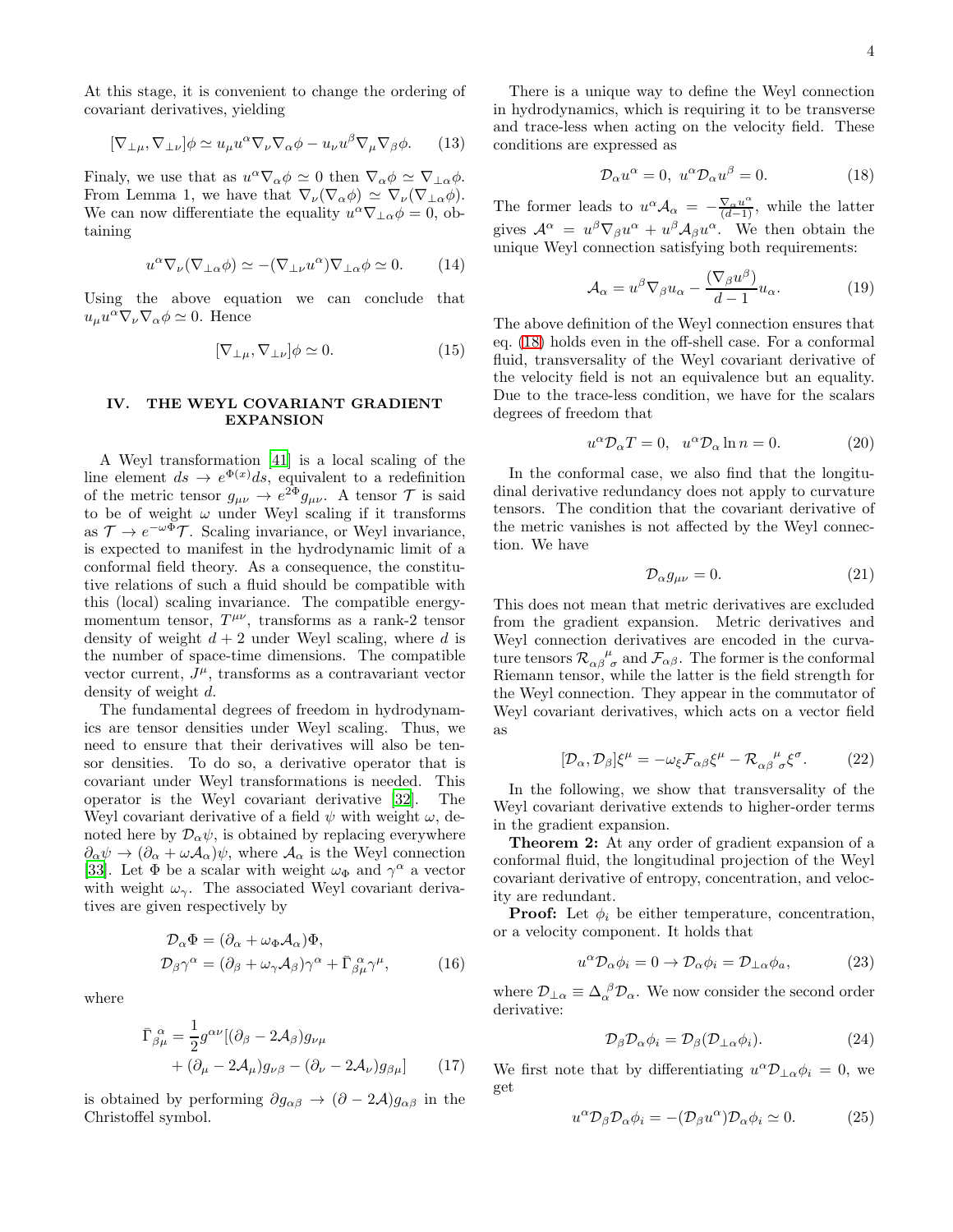From eq. [\(22\)](#page-3-1) we obtain that  $u^{\alpha} \mathcal{D}_{\beta} \mathcal{D}_{\alpha} \phi_i \simeq u^{\alpha} \mathcal{D}_{\alpha} \mathcal{D}_{\beta} \phi_i =$  $u^{\alpha} \mathcal{D}_{\alpha} \mathcal{D}_{\alpha} \phi_i$ . We now use eq. [\(25\)](#page-3-2) to obtain

$$
u^{\alpha} \mathcal{D}_{\alpha} \mathcal{D}_{\beta} \phi_i \simeq -(\mathcal{D}_{\beta} u^{\alpha}) \mathcal{D}_{\alpha} \phi_i \simeq 0. \qquad (26)
$$

In the gradient expansion of a conformal fluid, if the first derivative is transverse, the second will also be transverse. The arguments above are extended to higher-order derivatives by taking  $\phi$  as a lower-order transverse gradient. Consequently, in any order of gradient expansion, only the transverse derivatives of the degrees of freedom will be present and give rise to new transport coefficients. In other words, the Weyl covariant derivative of any hydrodynamic degree of freedom is always transverse, despite the order of gradient expansion.

#### V. DISCUSSION

Modern understanding of relativistic hydrodynamics employs a gradient expansion. In this context, a systematic way of generating arbitrarily high order corrections of the constitutive relations is needed. The present work paves one more step in establishing the rules to fix constitutive relations and the number of transport coefficients of a viscous fluid. Our present results hold in the general, non-linear case.

The statements proved here lead to consequences in the building of the gradient expansion of relativistic fluids. It is important to mention that in Ref. [\[16\]](#page-5-6), the statement of Theorem 1 has been conjectured to hold in the general case and proved to hold only in some particular cases. The consequences of Theorem 1 have already been explored in that reference: it leads to a reduction of 10 in the number of transport coefficients for third-order hydrodynamics of uncharged fluids. We also remark that in the inspiring work presented in Ref. [\[15](#page-5-5)], it is proved that only the transverse derivatives are relevant in the gradient expansion. However, the authors of that reference did not raise the possibility that commuting transverse derivatives would give rise only to redundant structures. The effects of the irrelevance in the ordering of transverse derivatives in higher-order constitutive relations is to decrease the number of transport coefficients.

The consequences of Theorem 2 have not been explored in higher-order hydrodynamics. This theorem states that the Weyl covariant derivative acts on mechanic and thermodynamic degrees of freedom of the fluid as a transverse operator in the context of gradient expansion. Consequently, it suggests that therms like  $u^{\alpha} \mathcal{D}_{\alpha} \sigma^{\mu \nu}$ or  $u^{\alpha} \mathcal{D}_{\alpha} \Omega^{\mu \nu}$  can, in principle, be eliminated from the gradient expansion and its transport coefficients absorbed into the remaining ones. Here the tensors  $\sigma^{\mu\nu}$  and  $\Omega^{\mu\nu}$ correpond to the symmetric and anti-symmetric parts of  $\mathcal{D}^{\mu}u^{\nu}$ , respectively. However, it is not sufficient to state the redundance of these structures. What happens is that the equality

<span id="page-4-2"></span>
$$
u^{\alpha} \mathcal{D}_{\alpha} \sigma^{\langle \mu \nu \rangle} = - \sigma^{\alpha \langle \mu} \sigma^{\nu \rangle}_{\alpha} - \Omega^{\alpha \langle \mu} \Omega^{\nu \rangle}_{\alpha} + u^{\alpha} u^{\beta} \mathcal{R}_{\alpha}^{\langle \mu \nu \rangle}_{\beta}, \tag{27}
$$

is satisfied. Notice that in the expression above  $\mathcal{R}_{\alpha \beta}^{\mu\nu}$  corresponds to the curvature tensor for the Weyl-covariant derivative defined in eq. [\(22\)](#page-3-1) and  $T^{\langle\mu\nu\rangle}$  =  $\frac{1}{2}\Delta^{\mu\alpha}\Delta^{\nu\beta}(T_{\alpha\beta}+T_{\beta\alpha})-\frac{2}{d-1}\Delta^{\mu\nu}\Delta_{\alpha\beta}T^{\alpha\beta}$  is the transverse, symmetric, and traceless projection. Thus, the longitudinal derivative  $u^{\alpha} \mathcal{D}_{\alpha} \sigma^{\langle \mu \nu \rangle}$  will be redundant only if eq. [\(27\)](#page-4-2) is linearly independent of all other algebraic relations used to reduce the list of second-order gradients. On the other hand,  $u^{\alpha} \mathcal{D}_{\alpha} \Omega^{\langle \mu \nu \rangle}$  vanishes identically due to the anti-symmetry of  $\Omega^{\mu\nu}$ .

It is important to remark that an old result of the fluid/gravity correspondence [\[13](#page-5-25), [31,](#page-5-17) [42](#page-5-26)] states that the coefficient  $\lambda_3$  associated with the tensor  $\Omega^{\alpha(\mu\Omega^{\nu)}\alpha}$  vanishes for  $\mathcal{N} = 4$  SYM conformal fluids in the limit of large  $N_c$  and large t'Hooft coupling  $\lambda$ . However, finite  $\lambda$ corrections result in a non-vanishing  $\lambda_3$ , as shown in Ref. [\[43,](#page-5-27) [44\]](#page-5-28). The results of Ref. [\[43](#page-5-27), [44\]](#page-5-28) hold for a specific case and even suggesting that there are, in fact, five independent second-order conformal gradients, that is not enough to conclude that this is valid in the general case. A detailed discussion on the possibility of reducing the list of second-order conformal gradients is needed and will be carried over in future work.

### ACKNOWLEDGMENTS

The author thanks Alex S. Miranda, the first who noticed that changing the ordering of transverse derivatives does not generate new structures. This observation led to Theorem 1 as a conjecture and motivated the search for its proof. The author thanks the Campus Salinopolis of the Universidade Federal do Pará for the release of work hours for research.

- <span id="page-4-0"></span>[1] R. W. Johnson, *Handbook of fluid dynamics*. Crc Press, 2016.
- [3] W. A. Hiscock and L. Lindblom, "Generic instabilities in first-order dissipative relativistic fluid theories," *Physical Review D*, vol. 31, no. 4, p. 725, 1985.
- <span id="page-4-1"></span>[2] C. Eckart, "The thermodynamics of irreversible processes. iii. relativistic theory of the simple fluid," *Physical review*, vol. 58, no. 10, p. 919, 1940.
- [4] L. Landau, "Em lifshitz, fluid mechanics," *Course of theoretical physics*, vol. 6, 1959.